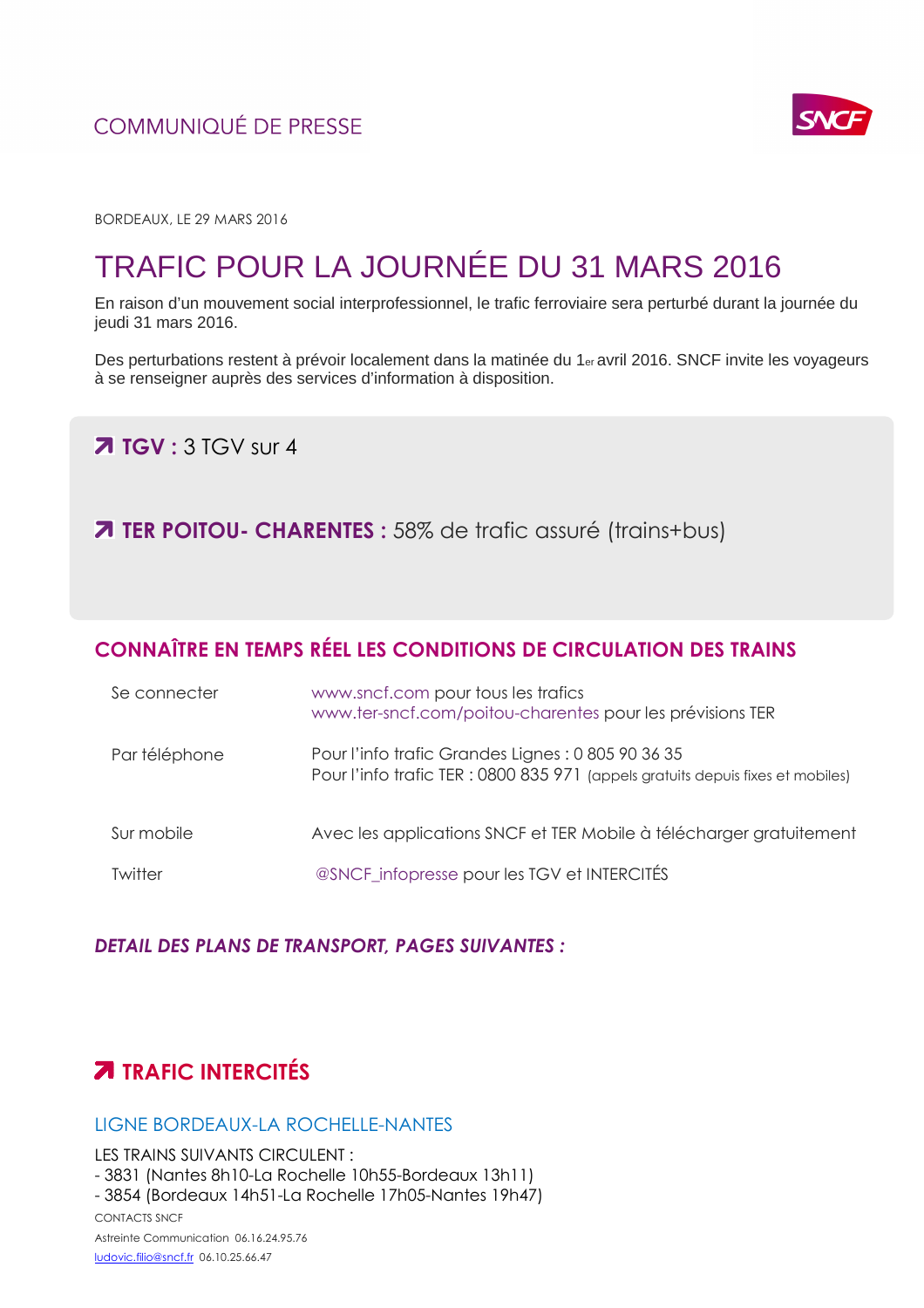# **COMMUNIQUÉ DE PRESSE**



#### LIGNE BORDEAUX-MARSEILLE-NICE

LES TRAINS SUIVANTS CIRCULENT :

- 4654 (Bordeaux 7h31-Marseille 13h53)
- 4668 (Bordeaux 17h26-Marseille 23h51)
- 4754 (Marseille 8h13-Bordeaux 14h34)
- 4768 (Marseille 17h18-Bordeaux 23h18)

#### LIGNE TOULOUSE-BAYONNE-HENDAYE

Aucune circulation INTERCITÉS

## **TRAFIC TER (TRAINS ET AUTOCARS EN CIRCULATION)**

#### POITIERS – LIMOGES

| Limoges - Poitiers: 6h04 |
|--------------------------|
|                          |

### ANGOULEME – ROYAN

| <b>Angoulême - Royan:</b> 6h05, 9h37, 13h52, 20h41                          | Royan - Angoulême : 6h02, 6h40, 14h08, 14h45, 17h45                   |
|-----------------------------------------------------------------------------|-----------------------------------------------------------------------|
| Angoulême - Saintes: 6h05, 7h21, 9h37, 12h34,<br>13h52, 17h38, 20h41, 21h40 | <b>Saintes - Angoulême:</b> 6h37, 7h30, 12h26, 14h55,<br>16h16, 18h41 |
| Saintes - Royan: 7h35, 10h50, 15h30, 17h35, 21h52                           | <b>Royan - Saintes:</b> 6h02, 6h40, 12h, 14h08, 14h45, 17h45          |

#### BORDEAUX-LA ROCHELLE

| St Mariens - Saintes: 5h35, 7h10, 18h41, 22h05            | <b>Saintes - St Mariens: 6h, 7h39, 12h20, 17h42</b>     |
|-----------------------------------------------------------|---------------------------------------------------------|
| Saintes - La Rochelle : 5h30, 6h19, 7h18, 14h42,          | La Rochelle-Saintes: 6h05, 10h55, 11h51, 16h15,         |
| 15h15, 16h12, 17h43, 20h24                                | 16h23, 18h10, 20h42                                     |
| <b>Rochefort - La Rochelle:</b> 6h, 6h58, 7h56, 8h, 8h51, | La Rochelle - Rochefort: 6h05, 6h57, 7h47, 8h57, 10h55, |
| 10h51, 13h19, 15h41, 15h56, 16h42, 17h10, 17h49,          | 11h51, 12h40, 14h16, 16h13, 16h15, 16h23, 17h13,        |
| 18h41, 19h30, 21h06                                       | 18h10, 18h36, 20h42                                     |
| Bordeaux - La Rochelle : 12h55, 17h51                     | La Rochelle - Bordeaux : 6h05, 10h55, 11h51, 16h23      |
| <b>Bordeaux - Saintes:</b> $6h20, 12h55, 14h51, 17h51,$   | Saintes - Bordeaux: 6h, 7h39, 11h49, 12h20, 13h13,      |
| 21h15                                                     | 17h42                                                   |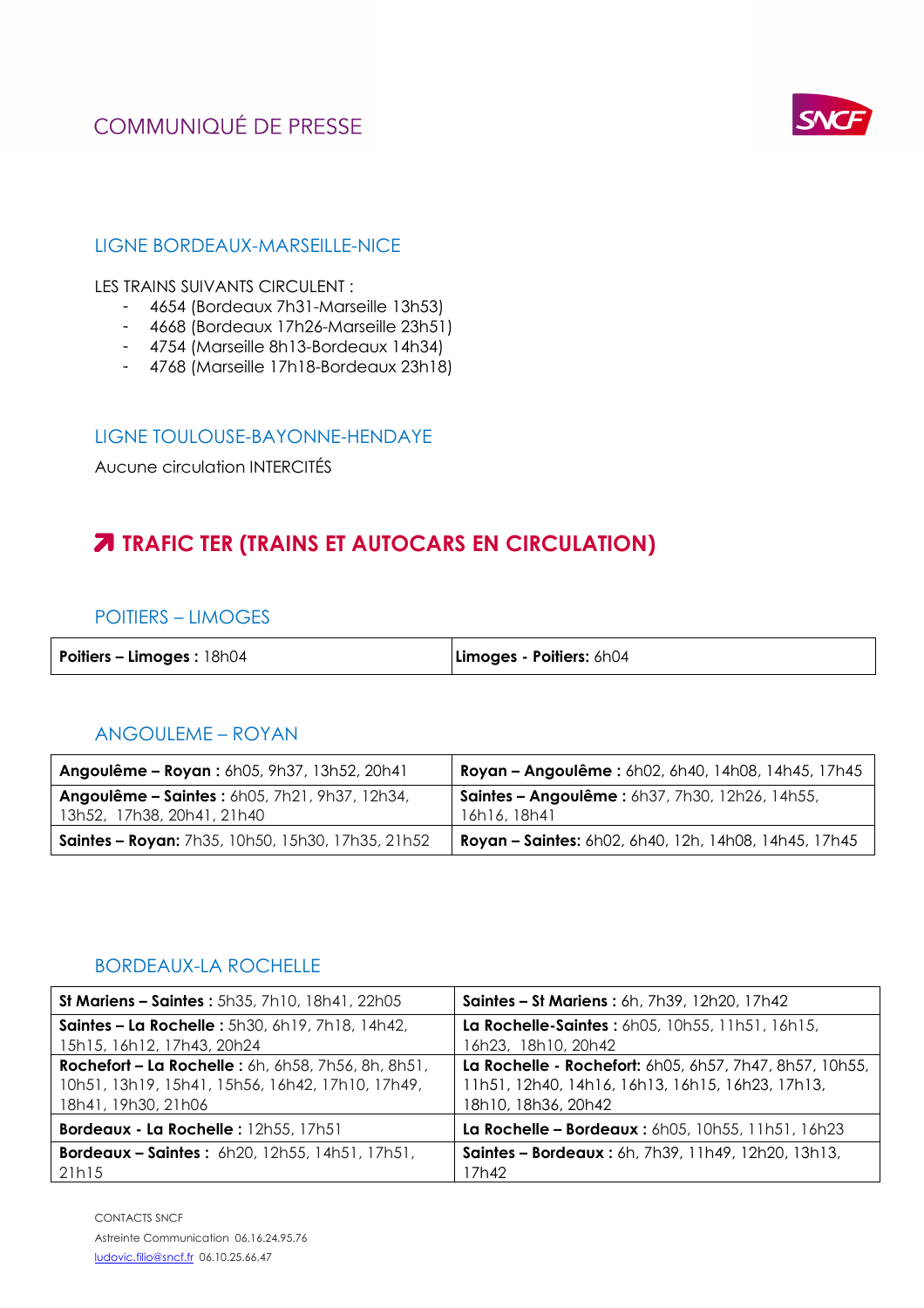# **COMMUNIQUÉ DE PRESSE**



#### NIORT – SAINTES – ROYAN

| <b>Niort – Saintes</b> : $18h18$                         | <b>Saintes - Niort:</b> $6h06, 17h45$                         |
|----------------------------------------------------------|---------------------------------------------------------------|
| <b>Saintes - Royan:</b> 7h35, 10h50, 15h30, 17h35, 21h52 | <b>Royan – Saintes :</b> 6h02, 6h40, 12h, 14h08, 14h45, 17h45 |

#### POITIERS – CHATELLERAULT – TOURS

| <b>Poitiers - Chatellerault: 6h20, 6h27, 8h, 12h38,</b> | <b>Chatellerault - Poitiers</b> : 6h46, 7h09, 7h35, 8h53, 13h30, |
|---------------------------------------------------------|------------------------------------------------------------------|
| 13h34, 15h33, 17h34, 17h38, 19h32, 20h30                | 16h53, 18h08, 18h52, 19h12                                       |
| <b>Poitiers – Tours:</b> $6h27, 13h34, 17h34, 19h32$    | <b>Tours - Poitiers</b> : $6h15$ , $17h22$ , $18h28$             |

### POITIERS – LA ROCHELLE

| <b>Poitiers - La Rochelle</b> : 6h08, 6h56, 7h55, 12h54,<br>17h30, 18h31   | La Rochelle - Poitiers : 6h42, 8h29, 12h25, 17h45, 18h40      |
|----------------------------------------------------------------------------|---------------------------------------------------------------|
| <b>Poitiers - Niort:</b> 6h08, 6h56, 7h55, 12h54, 17h30,<br>18h31          | <b>Niort - Poitiers</b> : 7h31, 9h16, 13h14, 18h34, 20h32     |
| <b>Niort - La Rochelle:</b> 5h45, 7h07, 7h52, 8h43, 13h52,<br>18h30, 20h01 | La Rochelle - Niort: 6h42, 7h25, 8h29, 12h25, 17h45,<br>18h40 |

### ANGOULEME – POITIERS

| <b>Angoulême - Poitiers: 6h24, 12h40, 16h43, 18h30</b> | <b>Poitiers – Angoulême :</b> 7h50, 13h06, 18h08 |
|--------------------------------------------------------|--------------------------------------------------|
| <b>Angoulême - Ruffec :</b> 6h24, 12h40, 16h43, 18h30  | Ruffec - Angoulême : 6h25, 8h36, 13h54, 18h57    |
| <b>Ruffec - Poitiers:</b> 6h58, 13h06, 17h10, 19h30    | <b>Poitiers - Ruffec : 7h50, 13h06, 18h08</b>    |

### BRESSUIRE – THOUARS – SAUMUR

|                                                          | Bressuire - Saumur: 6h20, 8h35, 10h50, 15h46, 17h38   Saumur - Bressuire: 10h08, 16h05, 17h31, 20h35, 22h20    |
|----------------------------------------------------------|----------------------------------------------------------------------------------------------------------------|
|                                                          | Bressuire - Thouars : 6h20, 8h35, 10h50, 15h46, 17h38   Thouars - Bressuire: 10h53, 16h50, 18h16, 21h15, 23h03 |
| <b>Thouars - Saumur:</b> 6h55, 9h12, 11h27, 16h21, 18h18 | <b>  Saumur – Thouars :</b> 10h08, 16h05, 10h31, 20h35, 22h20                                                  |

### ANGOULEME – BORDEAUX

| Angouleme- Bordeaux: 04h50, 19h                                        | Bordeaux - Angoulême : 12h20, 17h27                         |
|------------------------------------------------------------------------|-------------------------------------------------------------|
| Angoulême - Coutras : 04h50, 19h                                       | Coutras - Angoulême : 05h55, 14h14, 19h21                   |
| Coutras- Bordeaux: 05h50, 06h38, 06h47, 07h45,                         | <b>Bordeaux - Coutras: 5h45, 5h58, 7h37, 12h20, 12h34,</b>  |
| 9h26, 13h26, 16h52, 16h26, 20h48, 20h55                                | 17h00, 17h27, 18h, 18h37, 20h35                             |
| <b>Libourne - Bordeaux:</b> $6h15$ , $7h$ , $7h03$ , $8h10$ , $9h36$ , | <b>Bordeaux - Libourne: 5h45, 5h58, 7h37, 12h20, 12h34,</b> |
| 13h39, 17h02, 18h, 19h36, 21h05, 21h13                                 | 16h20, 17h, 17h27, 18h, 18h37, 20h35                        |